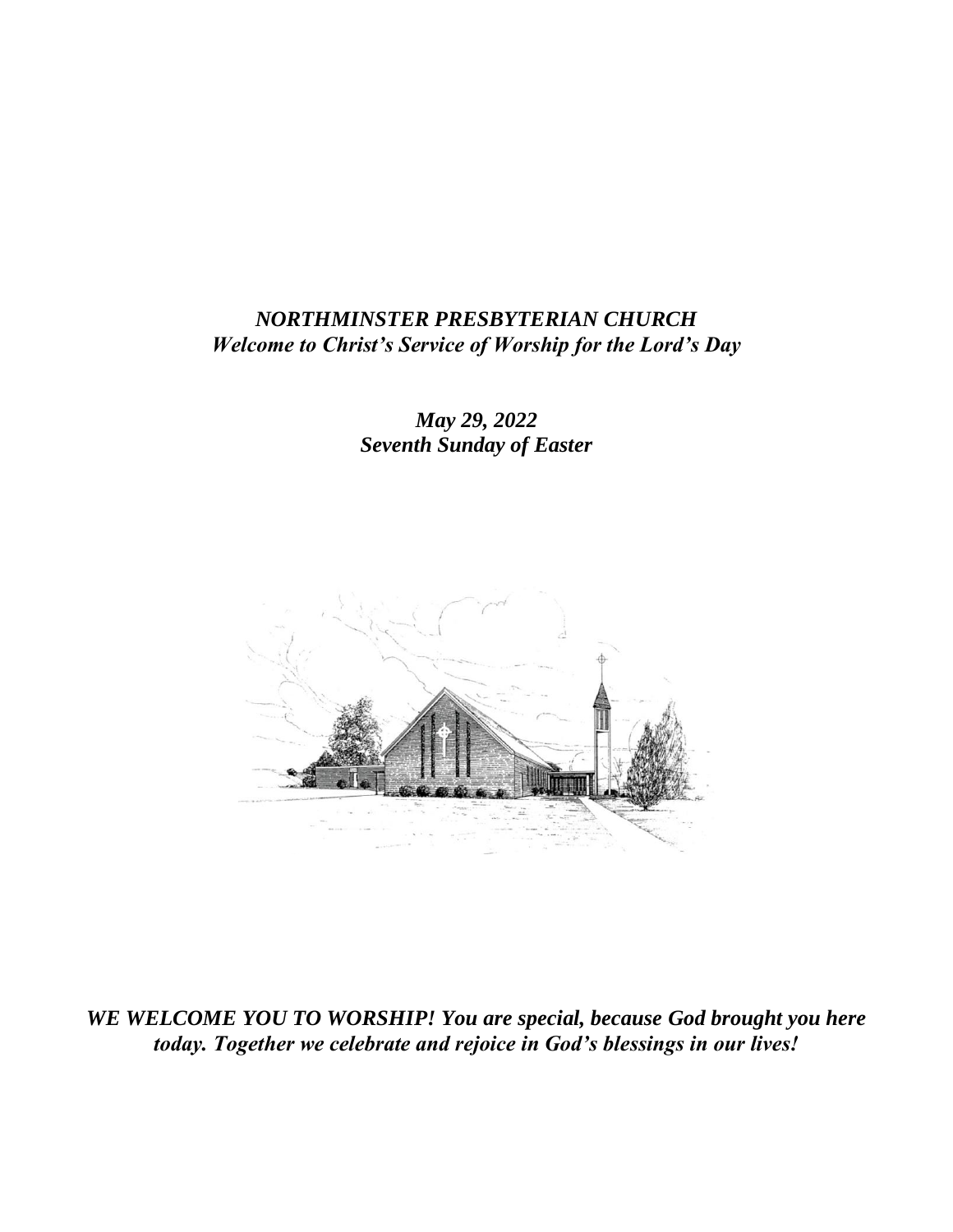# **GATHER JOYFULLY**

# THE PRELUDE

SCRIPTURE READINGS FOR PRAYER AND PREPARATION Acts 16:9-15, Psalm 67, Revelation 21:10, 21:22-22:5, John 14:23-29 (Congregants are encouraged to read and reflect upon these passages as they prepare for worship.)

BUILDING THE BODY OF CHRIST

\*HYMN OF PRAISE 267 *Come, Christians, Join to Sing*

\*THE CALL TO WORSHIP (responsive) **Minster:** Enter the gates of the Lord with thanks and the Courts of God with praise; Give thanks and bless God's holy name! **Congregants: For the Lord is good; God's love is eternal, and God's faithfulness has no end.**

OPENING PRAYER (unison)

**Triune God, our loving father, Great and ever present,**

**We praise you and sing to your holy name for you are creator, sustainer, to Jesus our redeemer, and Savior. Glory to you Holy Spirit who consoles us, advocates for us, and guides all we say and do. Our praise will always be for the One whose grace is unfailing and immeasurable. To God be the glory now and forever. Amen.**

\*PRAYER OF INVOCATION AND CONFESSION (responsive)

Minster: If we say we have no sin We deceive ourselves, The truth is not in us. But, when we confess our shortcomings, Our faithful, just God will forgive us, cleanse us and make us right again. Trusting God's grace, let us confess our sin.

**Congregants: Forgive us O God According to your grace and love; and your great mercy Erase our failings and forgive us, O God for we know our faults, and our sin is never hidden from you. In your abundant love, forgive us and create a new, right spirit in us we pray. Through Jesus Christ our Lord. Amen.**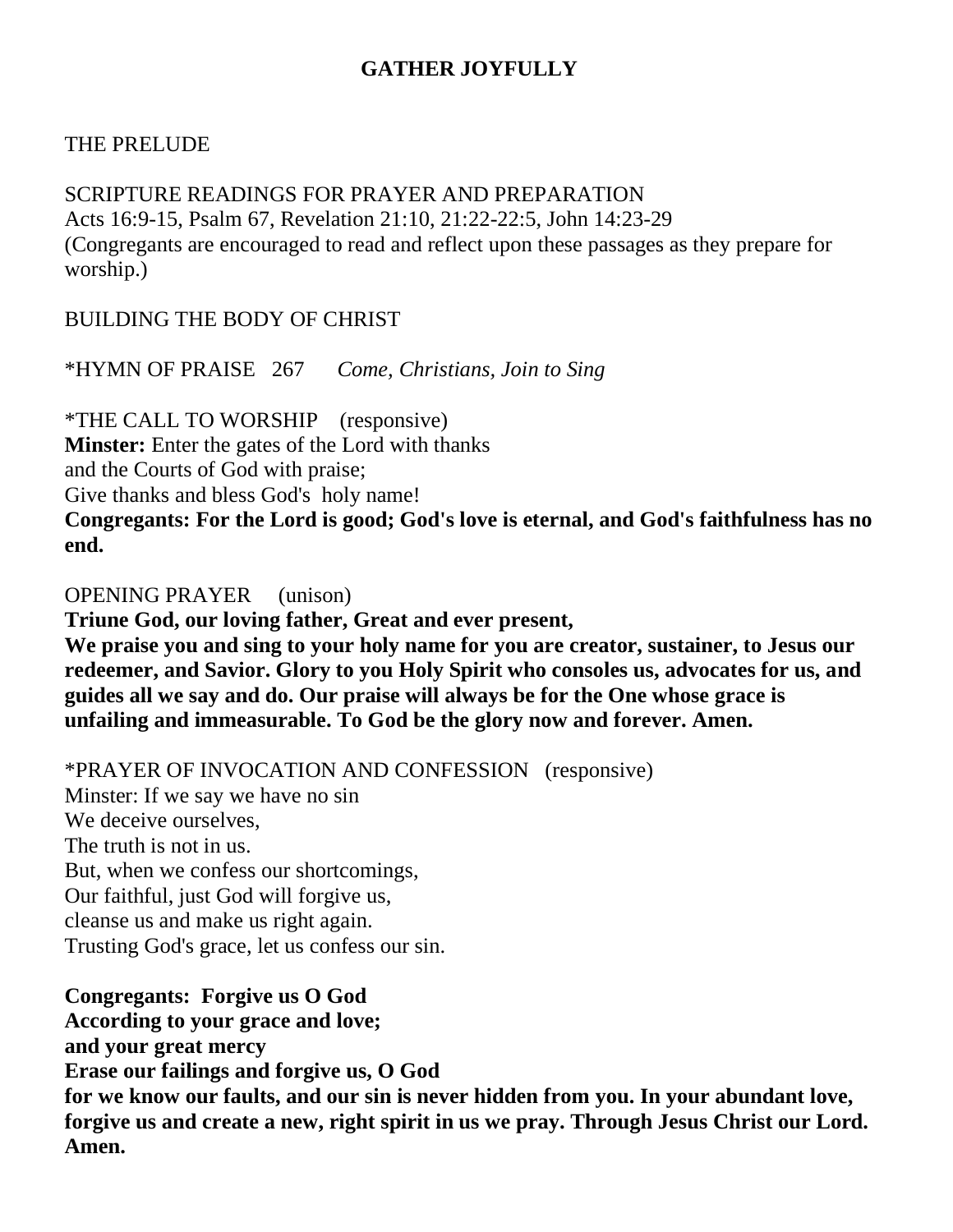#### \*ASSURANCE OF FORGIVENESS

Anyone in Christ is a new creation. The past is left behind and the present and future are fresh and new. Believe the good news friends, in Jesus Christ we are forgiven.

\*RESPONSE HYMN 240 *Alleluia, Alleluia! Give Thanks* (Verse 4)

Alleluia, alleluia! Give thanks to the risen Lord. Alleluia, alleluia! Give praise to his name.

Come let us praise the living God, joyfully sing to our Savior.

Alleluia, alleluia! Give thanks to the risen Lord. Alleluia, alleluia! Give praise to his name.

# **GROW SPIRITUALLY**

# THE FIRST READING OF GOD'S WORD Job 11:7-12

<sup>7</sup> 'Can you find out the deep things of God? Can you find out the limit of the Almighty? <sup>8</sup>It is higher than heaven—what can you do? Deeper than Sheol—what can you know? <sup>9</sup> Its measure is longer than the earth, and broader than the sea. <sup>10</sup> If he passes through, and imprisons, and assembles for judgement, who can hinder him?  $11$  For he knows those who are worthless; when he sees iniquity, will he not consider it?  $12$  But a stupid person will get understanding, when a wild ass is born human.

# THE PRAYERS OF THE PEOPLE / THE LORD'S PRAYER

**Our Father who art in heaven, hallowed be thy name. Thy kingdom come, thy will be done, on earth as it is in heaven. Give us this day our daily bread; and forgive us our debts, as we forgive our debtors; and lead us not into temptation, but deliver us from evil. For thine is the kingdom, and the power, and the glory, forever. Amen.**

ANTHEM *We Walk By Faith and Not by Sight* Dunlap's Creek, Hymn 817

THE SECOND READING OF GOD'S WORD 2 Corinthians 5:5-10

<sup>5</sup>He who has prepared us for this very thing is God, who has given us the Spirit as a guarantee.<sup>6</sup> So we are always confident; even though we know that while we are at home in the body we are away from the Lord— $7$  for we walk by faith, not by sight. <sup>8</sup>Yes, we do have confidence, and we would rather be away from the body and at home with the Lord. <sup>9</sup>So whether we are at home or away, we make it our aim to please him. <sup>10</sup>For all of us must appear before the judgement seat of Christ, so that each may receive recompense for what has been done in the body, whether good or evil.

THE PRAYER OF ILLUMINATION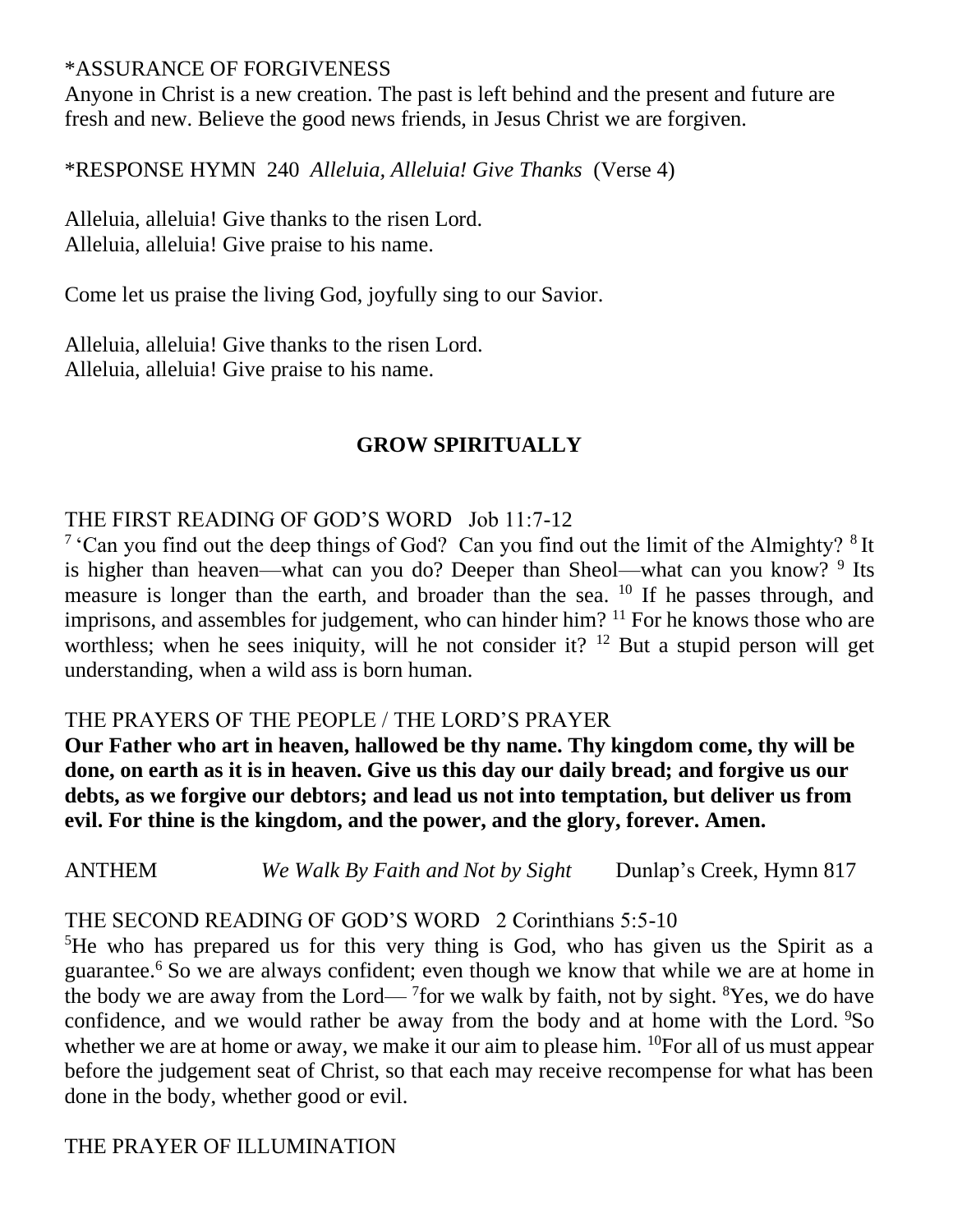THE SERMON *Expect The Unexpected* Felecia Parsell

Based on 2 Corinthians 5:5-10

\*HYMN OF COMMITMENT 697 *Take My Life* 

\*THE AFFIRMATION OF FAITH *The Apostles' Creed* (Unison)

**I believe in God the Father Almighty, Creator of heaven and earth, and in Jesus Christ, his only Son, our Lord, who was conceived by the Holy Spirit, born of the Virgin Mary, suffered under Pontius Pilate, was crucified, dead, and buried. He descended into hell. The third day he rose again from the dead. He ascended into heaven and is seated on the right hand of God the Father Almighty; from there He shall come to judge the living and the dead. I believe in the Holy Spirit, the holy universal church, the communion of saints, the forgiveness of sins, the resurrection of the body, and the life everlasting. Amen.**

#### **GO FAITHFULLY**

\*HYMN OF DEDICATION 826 *Lift High the Cross*

THE BENEDICTION

THE POSTLUDE

OUR SERVICE

\*Indicates the People Standing

Reprinted with permission under ONE LICENSE, License #**A-**A-737649 . All rights reserved. Used by permission CCLI#1241295

*Thought for the month of May: The Lord made the earth, using his wisdom. He set the sky in place, using his understanding. With his knowledge, he made springs flow into rivers and the clouds drop rain on the earth. Proverbs 3: 19-20*

*Earth Care: Since we are now in the mowing season follow this "green" tip. When you mow, "grasscycle" by leaving grass clippings on your lawn instead of bagging them. The clippings will return nutrients to the soil instead of taking up space in the landfills.*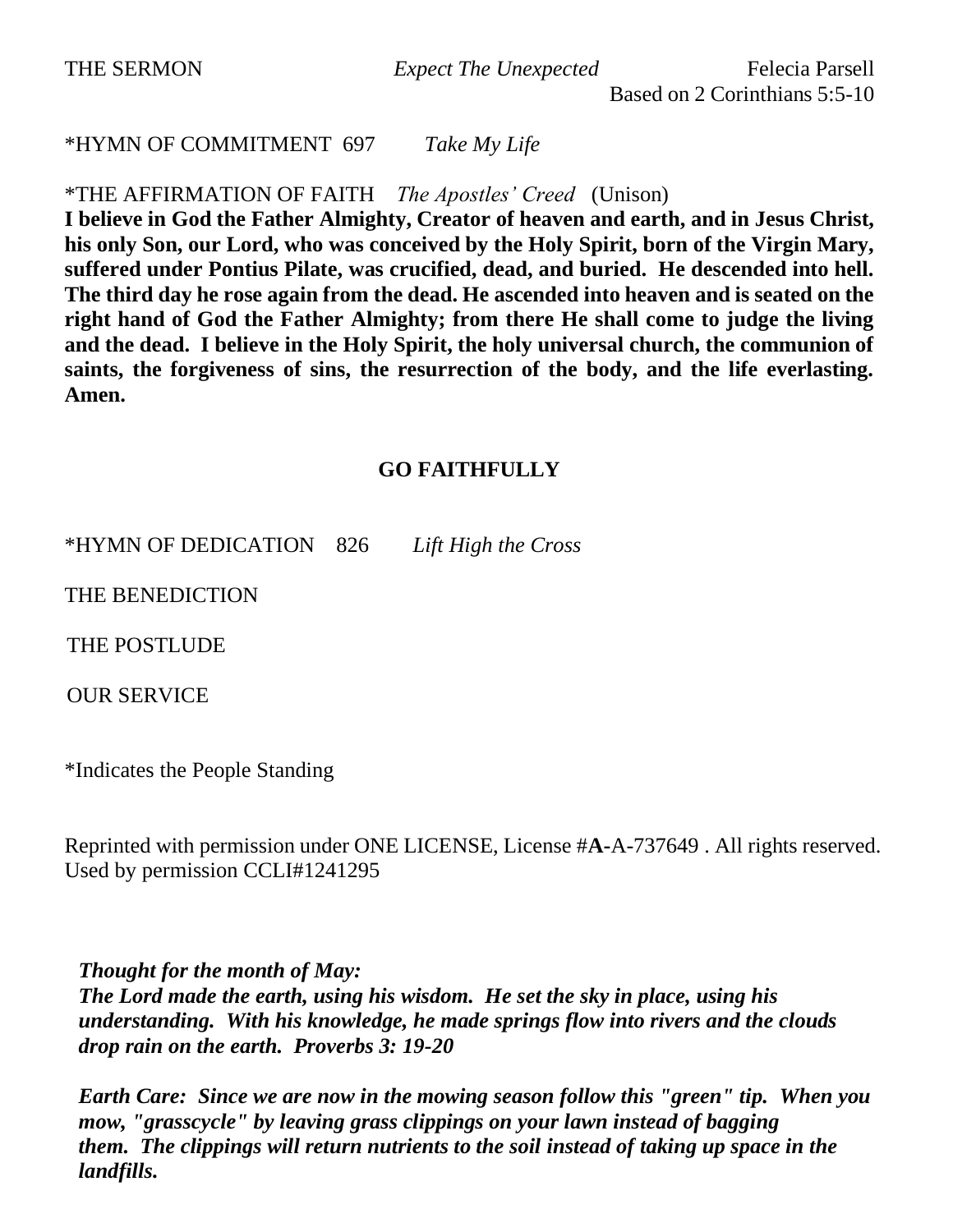# ANNOUNCEMENTS

**TODAY OUR WORSHIP,** will be led by Felecia Parsell, who was just commissioned as Presbytery's Missional Commissioned Pastor for the Roanoke area. The Minister will be on study leave over the Memorial Day week-end, planning sermons for the next several months. (He'll also spend some time vacationing while away!)

To Northminster, your thoughts and prayers are greatly appreciated. Your kind and caring words have meant so much to me through this difficult time. I am so thankful that we were not hurt or worse. Houses can be fixed. God is good, all the time. Kay James

**DURING THE SUMMER MONTHS OF JUNE, JULY, AND AUGUST, Sunday morning worship will begin at 10:30. The Minister will be offering a Sunday School class--"Pilgrimage"--each Sunday morning at 9:30. We look forward to seeing you with us throughout the summer!**

# **THE SACRAMENT OF HOLY COMMUNION**

will be celebrated on Pentecost Sunday morning, June 5, during the worship service.

We are collecting devotional material to be delivered to jails and shelters. If you have any that you are done with, don't throw it away, donate it! You can place your devotional material in the box located in the narthex.

The old Scout room located in the Sunday school hallway has been designated as a space to house donated coats and winter clothes for refugees. You can put your donations there.

The Red Sox baseball team is hosting their Faith and Family night on Wednesday, June 22<sup>nd</sup>. The Discipleship committee thought this would be a great chance to get families together for a night of fellowship. We will get a block of reserved tickets. Please let Susie know if your family is interested in attending. The tickets will be paid for and all you have to do it pick them up and join us at the ball field.

It's that time of year when you start thinking of putting away your "cold weather" clothes and getting out your "warm weather" clothes. If you have coats that you may replacing next year or any children's winter clothing, please consider donating it to Blue Ridge Literacy. You can leave them in the narthex.

JUST A REMINDER: there are boxes in the narthex to recycle your bulletins.